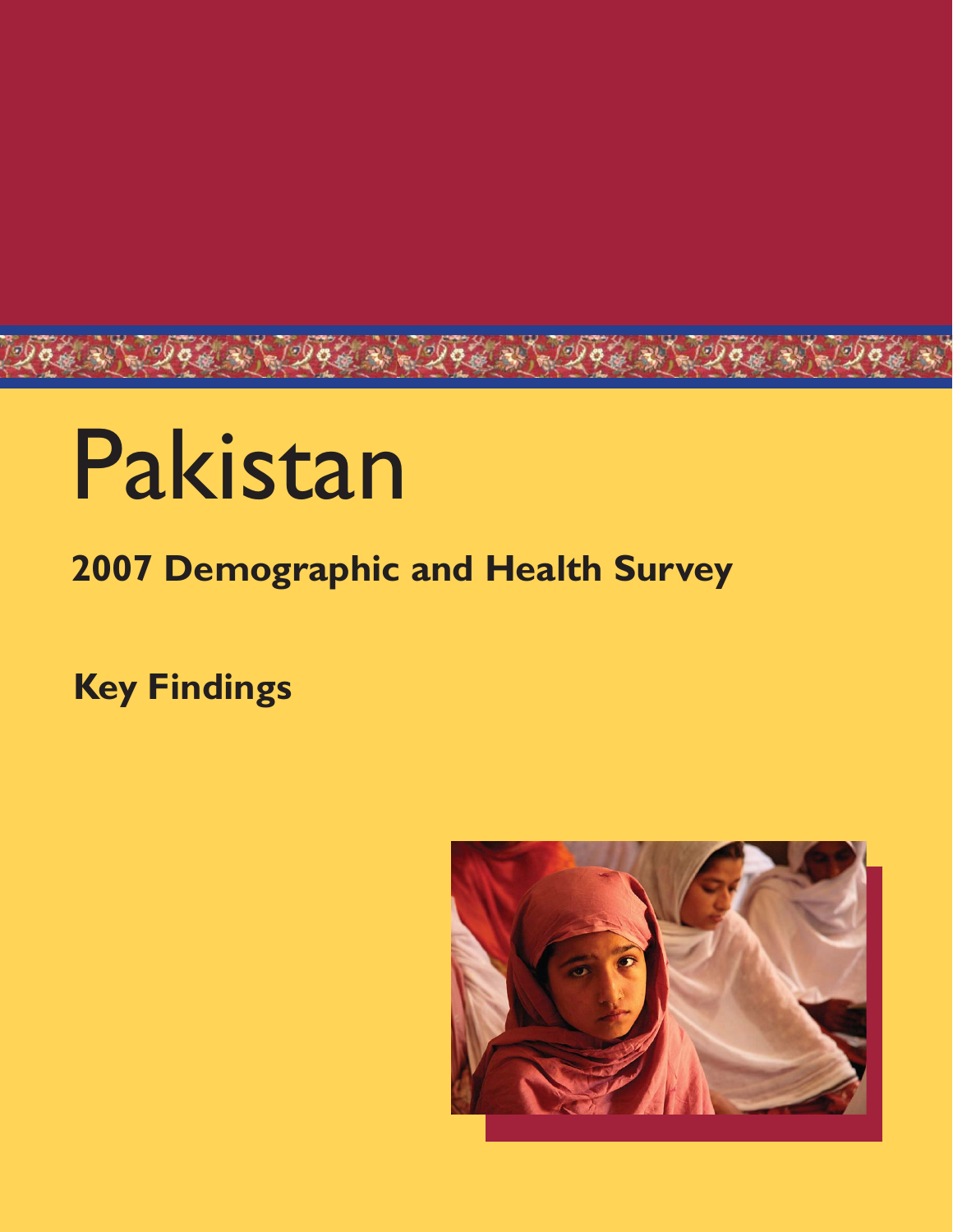This report summarizes the findings of the 2006-07 Pakistan Demographic and Health Survey (PDHS), executed by the Ministry of Population Welfare and implemented by the National Institute of Population Studies (NIPS). Macro International Inc. provided technical assistance in the design, implementation, and analysis of the survey as part of the Demographic and Health Surveys project (MEASURE DHS). Funding for the survey was provided by the United States Agency for International Development (USAID), with logistics assistance from UNFPA and UNICEF.

This publication was made possible through support provided by the U.S. Agency for International Development. The opinions expressed herein are those of the authors and do not necessarily reflect the views of the U.S. Agency for International Development.

Additional information about the 2006-07 PDHS may be obtained from the National Institute of Population Studies (NIPS), Block 12-A, Capital Inn Building, G-8 Markaz, P.O. Box 2197, Isalmabad, Pakistan; Telephone: 92-51-926-0102 or 926-0380; Fax: 92-51-926-0071; Web: www.nips.org.pk

Additional information about the DHS project may be obtained from Macro International, 11785 Beltsville Drive, Calverton, MD 20705, USA; Telephone: 301-572-0200, Fax: 301-572-0999, Web: www.measuredhs.com.

Recommended citation:

National Institute of Population Studies (NIPS) [Pakistan] and Macro International. 2008. *Pakistan Demographic and Health Survey 2006-07: Key Findings*. Calverton, Maryland, USA: NIPS and Macro International.

*Cover photograph: (c) 2006 Jacob Simkin, Courtesy of Photoshare*





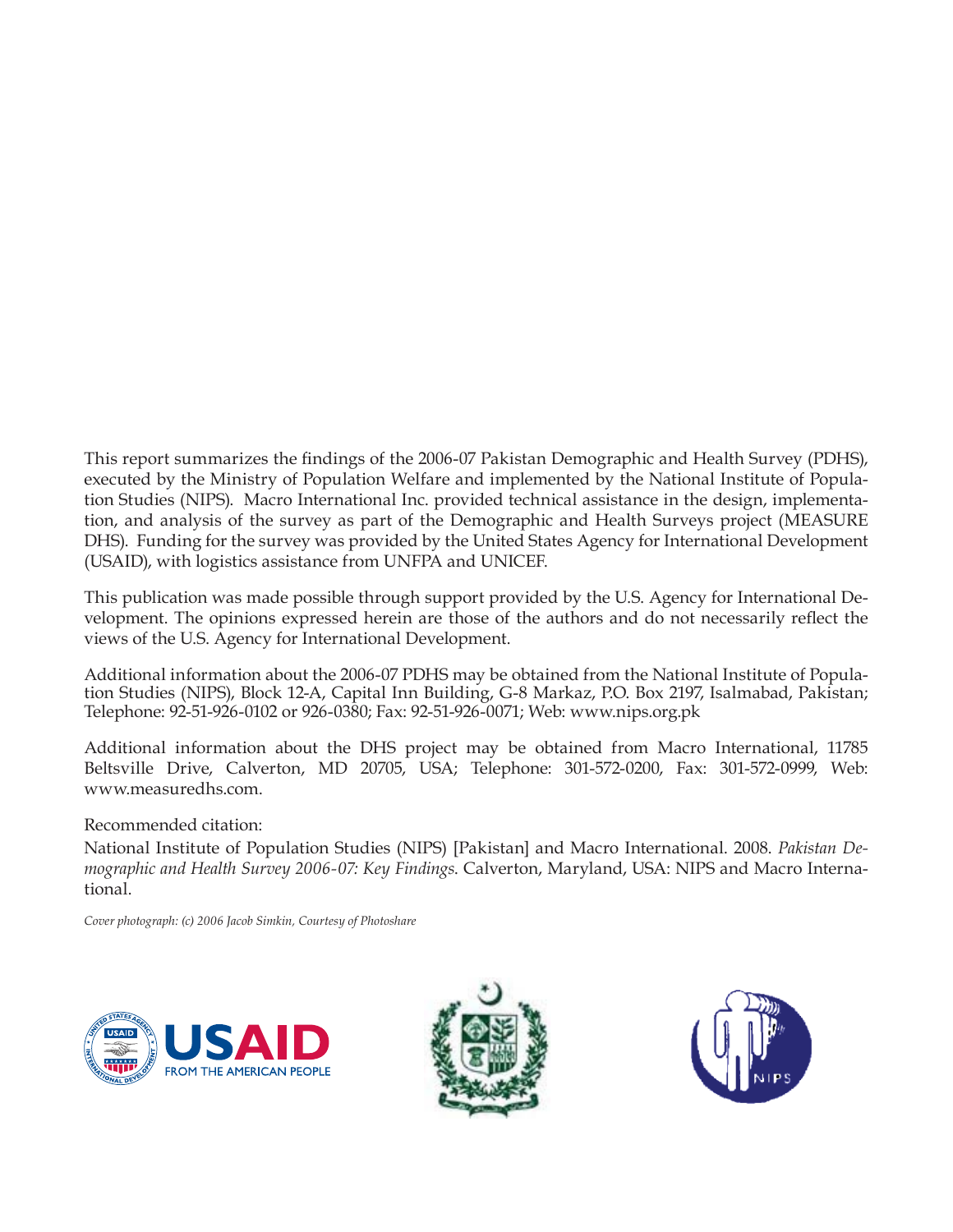# **ABOUT THE 2006-07 PDHS**

The 2006-07 Pakistan Demographic and Health Survey (PDHS) was designed to provide data for monitoring the population and health situation in Pakistan. The 2007 PDHS is the second Demographic and Health Survey conducted in Pakistan. The objective of the survey was to provide up-to-date information on fertility, family planning, childhood mortality, infant and child feeding practices, maternal and child health, maternal mortality, and HIV/AIDS-related knowledge and behavior.

#### **Who participated in the survey?**

The 2006-07 PDHS is the largest household-based survey conducted in Pakistan. A nationally representative sample of 95,441 households and 10,023 ever-married women age 12-49 were interviewed. This represents a response rate of 98 percent for households and 95 percent for women. This sample provides estimates for Pakistan as a whole, for urban and rural areas, and for each of the four provinces. The sample did not include the Federally Administered Northern Areas (FANA), the Federally Administered Tribal Areas (FATA) and restricted military and protected areas. In addition to answering questions about their own fertility and health, interviewed women also provided information about the health and mortality of their children under five years of age.

Pakistan has a very young population—41 percent of the population is below age 15—and only 4 percent of the population is over 65. Pakistan is the sixth most populous country in the world.

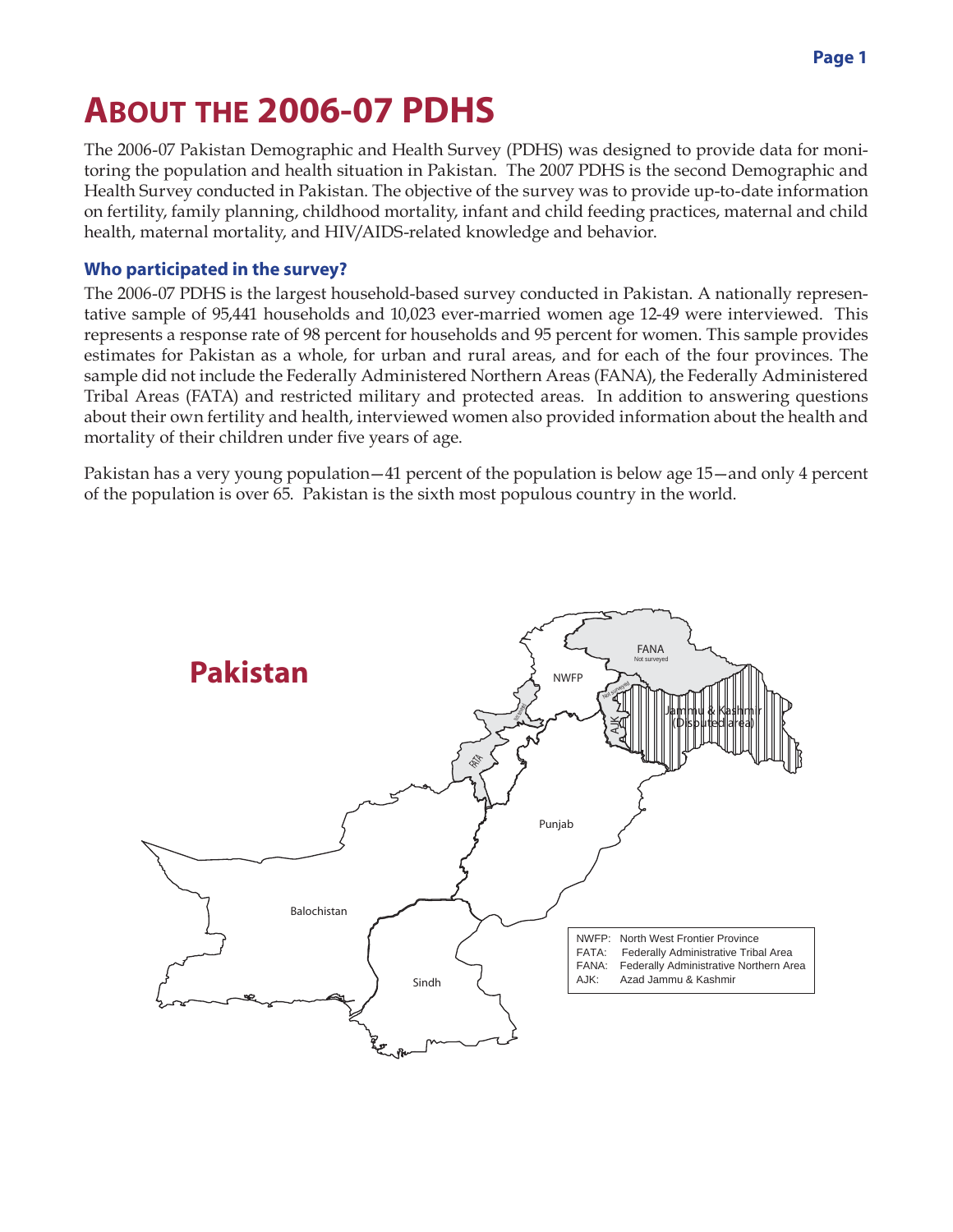#### **Household Wealth**

The wealth index is constructed by combining information on household assets like ownership of consumer items, type of dwelling, source of water, availability of electricity, etc. into a single asset index.

The survey sample is split into five equal groups (quintiles) from 1 (lowest, poorest) to 5 (highest, richest).

Forty-six percent of the population in urban areas is in the highest wealth quintile compared to only 7 percent of the population in rural areas.

Provincial variation is marked. Over 20 percent of the population in Punjab and Sindh, the most urbanized provinces, is in the highest wealth quintile in contrast to only 8 percent of the population of Balochistan.

# **HOUSEHOLD CHARACTERISTICS**

#### **Household Composition**

Households in Pakistan consist of 7.2 persons, on average. Households in urban areas are slighter smaller than rural households (7.0 compared with 7.3 persons). Men head 92 percent of households.

#### **Access to Electricity and Improved Source of Drinking Water**

About 9 in 10 households in Pakistan have electricity. Almost all urban households, 98 percent, have electricity compared to 84 percent of rural households.

The majority of households—93 percent—also have access to an improved source of drinking water with access in urban areas slightly higher than in rural areas. Two-thirds of urban households use piped water compared to only 24 percent of rural households. The major sources of drinking water in rural areas are a tubewell, borehole, or hand pump.

#### **Sanitation Facilities**

Overall, about 3 in 10 households in Pakistan do not have any toilet facilities. Urban households (78 percent) are more than twice as likely as rural households (36) to have access to improved toilet facilities. Only 28 percent of all households, mostly urban, have a toilet that flushes into a piped sewer system. Balochistan has the highest proportion of households with no toilet facility, 43 percent.

#### **Education**

Just over half of women and 30 percent of men age 5 and older in Pakistan have never attended school. Only 13 percent of women and 23 percent of men have completed secondary school or continued to a higher level of education. Access to education is improving. Over 90 percent of women 65 and older have never been to school compared to 30 percent of girls age 10-14. Among men, educational attainment is even higher with only 17 percent of boys age 10-14 having no education.

#### **Education**



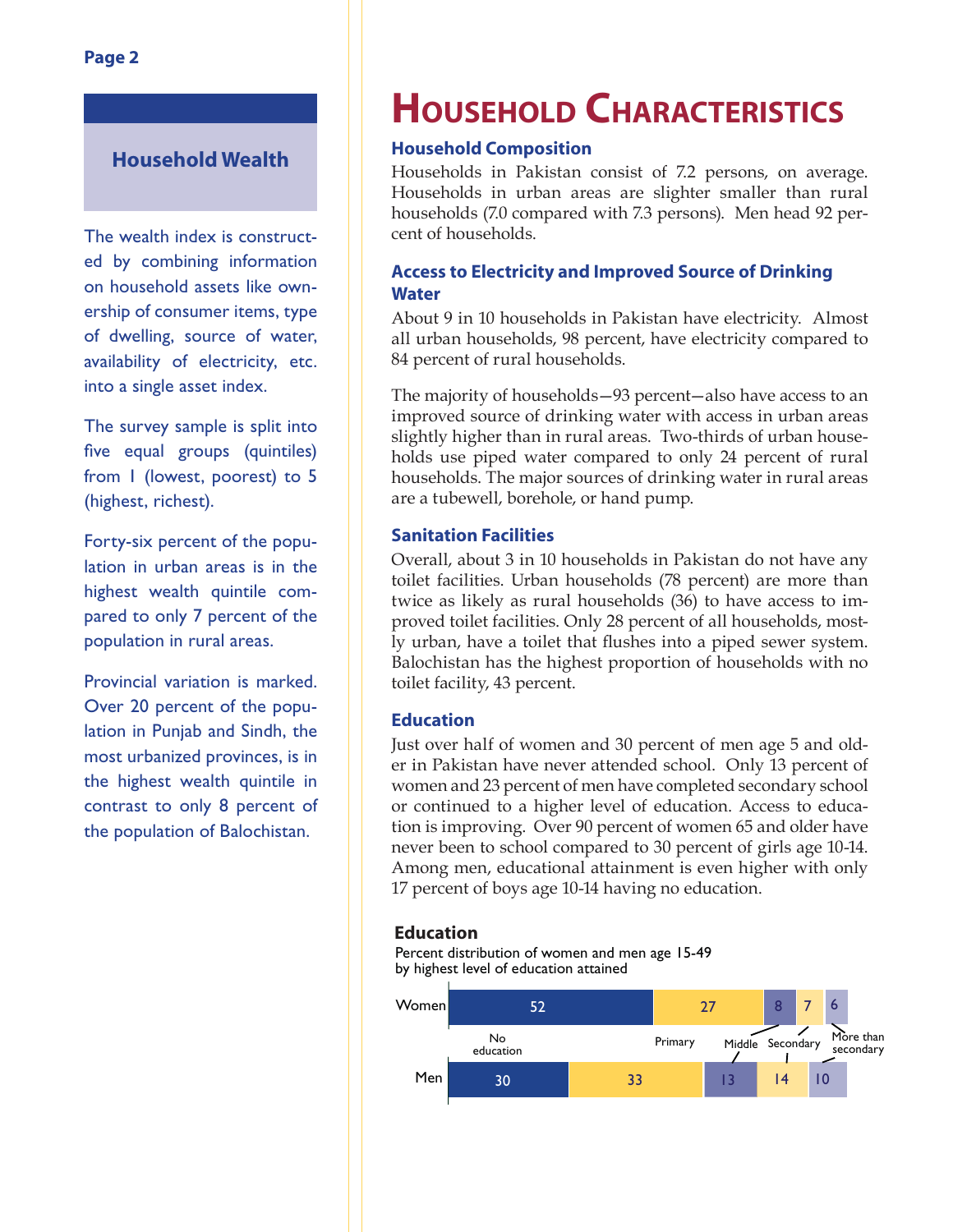### **FERTILITY AND ITS DETERMINANTS**

#### **Total Fertility Rate (TFR)**

Fertility in Pakistan has decreased substantially since 1984 according to past surveys. Currently, women in Pakistan have an average of 4.1 children, down from 4.8 in 2000 and 6.0 in 1984.

Fertility varies by residence. Women in major cities have the lowest fertility rate at 3.0 children, while women in rural areas have 4.5 children. Fertility

#### **Trends in Fertility**



is fairly consistent across the provinces, ranging from 3.9 in Punjab to 4.3 in Sindh and NWFP.

Fertility also varies with mother's education and economic status. Women with no education have more than twice as many children as those who have higher than secondary education. Fertility increases as the wealth of the respondent's household decreases. The poorest women, for example, have almost six children (5.8) while women in the richest households have an average of 3.0 children.



#### **Fertility by Residence and Education**

*\*based on only 500-750 women*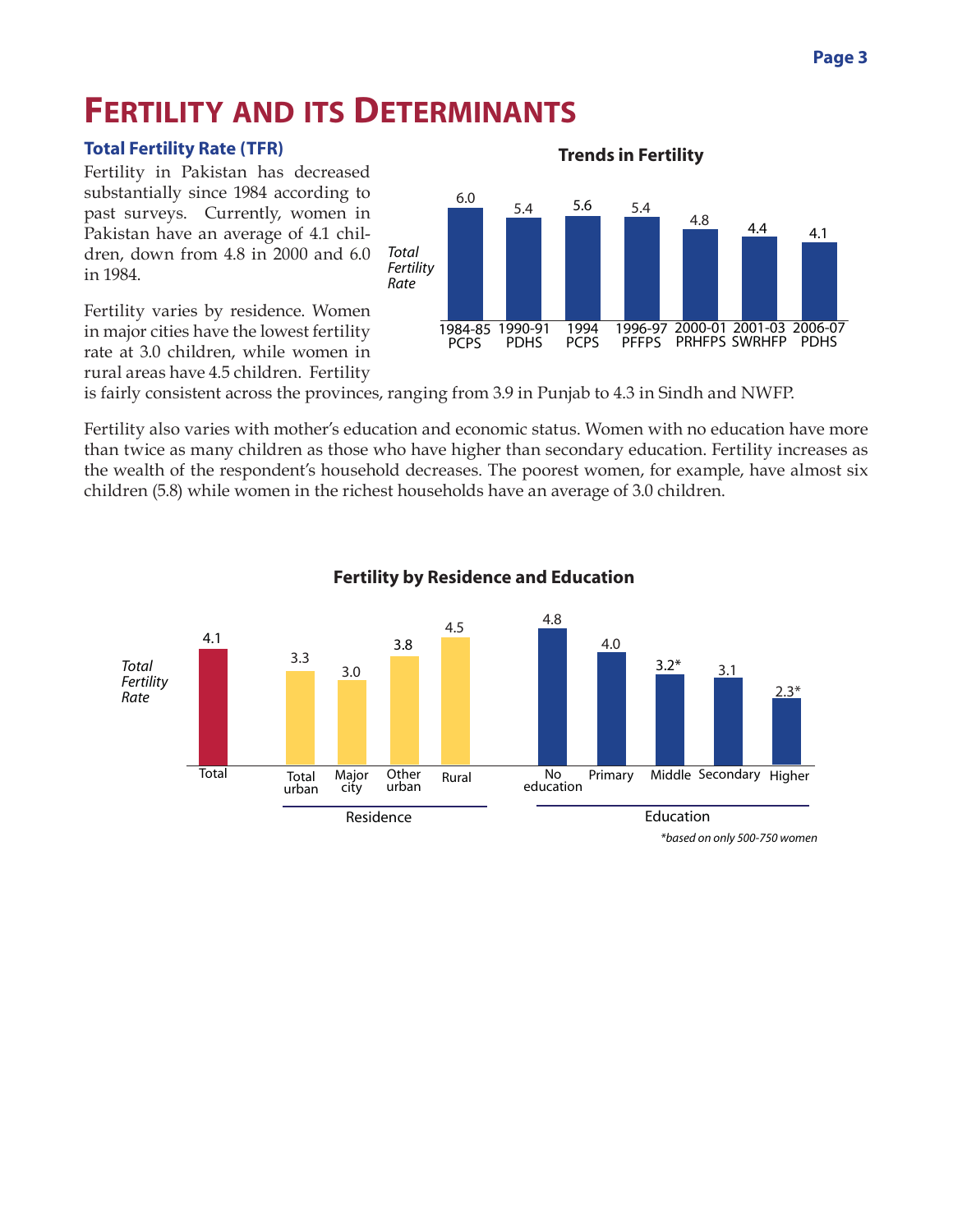#### **Ideal Family Size**

Pakistani women report a mean ideal family size of 4.1 children. Ideal family size is higher among women in rural areas than urban areas (4.3 versus 3.7). Ideal family size decreases dramatically as women's education increases: women with no education would like 4.4 children compared to only 3.3 among those who reach secondary education.

#### **Age at First Marriage**

Half of Pakistani women are married by the age of 19.1. Some women get married at a very early age in Pakistan—13 percent were married by age 15 and 40 percent were married by age 18. Women with higher levels of



(c) 2006 Jacob Simkin, Courtesy of Photoshare

education are much more likely to delay marriage than those with no education. Women who have gone to higher education get married at a median age of 24.5—more than 6 years later than those with no education. Age at first marriage is increasing, however, as women who are currently 25-29 got married at a median age of 20.3, while the older generation, women age 45-49, married at a median age of 18.5.

#### **Age at First Birth**

In Pakistan, half of women have their first birth by age 21.8. Only 18 percent of women had had their first birth by age 18. Women in rural areas have their births almost one year earlier than women living in urban areas. Women with more education also wait longer to have their first birth. Women who have been to secondary school have their first birth at a median age of 23, while women with no education have their first birth at a median age of 21.

#### **Teenage Fertility**

Nine percent of young women age 15-19 have begun childbearing: 7 percent are mothers and an additional 3 percent are pregnant with their first child. Young motherhood is more common in rural areas than in urban areas, and young women with no education are more than ten times as likely to have started childbearing by age 19 than those who have completed secondary school (16 versus 1 percent).

#### **Page 4**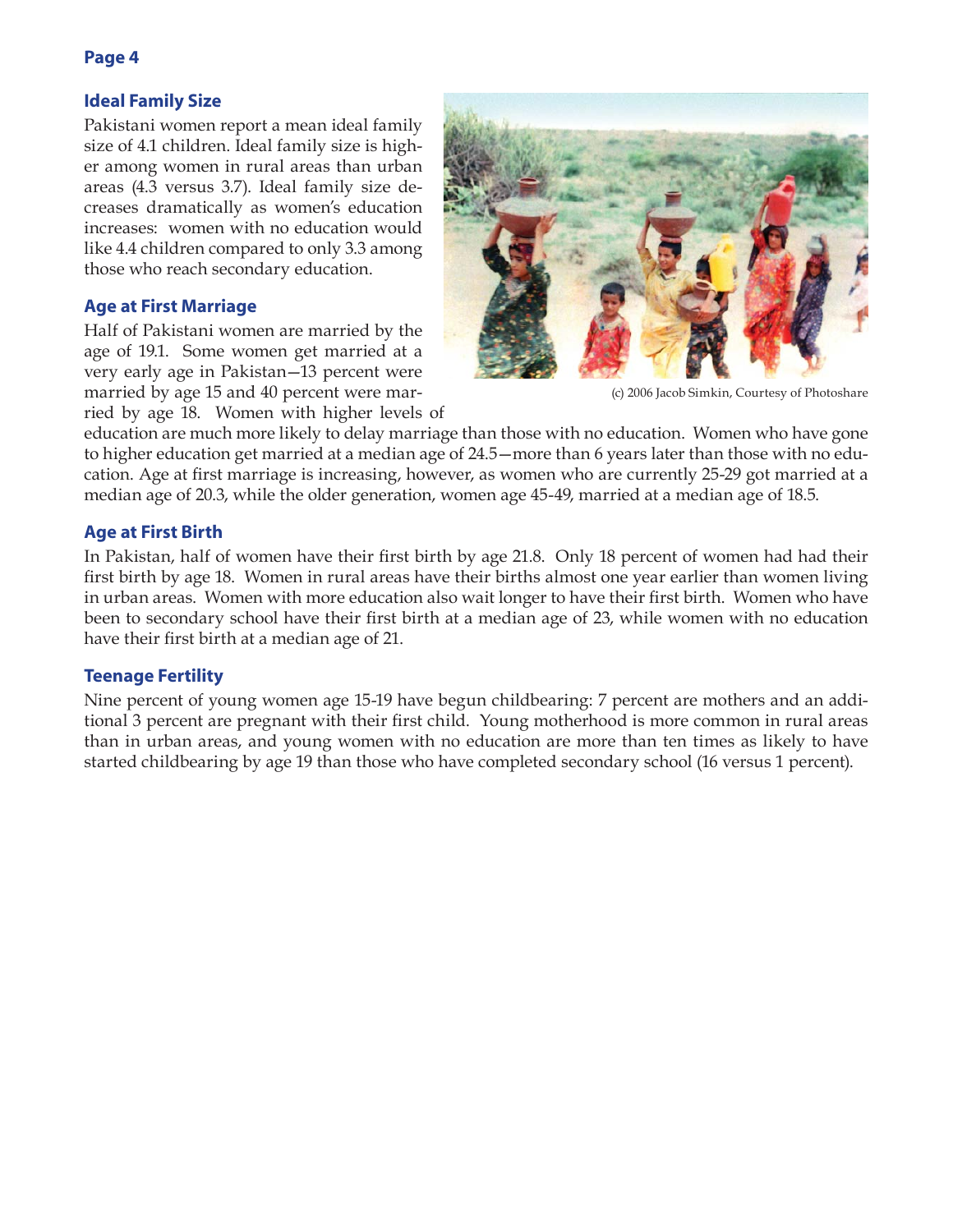# **FAMILY PLANNING**

#### **Knowledge of Family Planning**

Knowledge of family planning methods in Pakistan is almost universal; 96 percent of currently married women know at least one modern method of family planning. The most commonly known methods are the pill (92 percent), injectables (89 percent), and female sterilization (87 percent). About two-thirds also know a traditional method of family planning, either rhythm or withdrawal.

#### **Trends in Use of Family Planning**

Use of contraception has tripled since the 1980s, but has leveled off in recent years. Since 2003, use of condoms and female sterilization have increased, while use of injectables, IUDs and pills has decreased slightly. Currently, 30 percent of married women use any contraceptive method compared to 32 percent in 2003.





#### **Current Use of Family Planning**

Thirty percent of currently married women use a method of family planning and 22 percent use a modern method. Female sterilization (8 percent), male condoms (7 percent), withdrawal and rhythm (4 percent each) are the most commonly used.

Use of family planning varies by residence and province. Contraceptive methods are used by 41 percent of married women in urban areas, compared with 24 percent in rural areas. Family planning use ranges from 14 percent in Balochistan to 33 percent in Punjab.

Family planning use increases dramatically with women's education. Women with more than secondary education are almost twice as likely to use a modern method as those with no education (43 percent versus 25 percent). Use of contraceptive methods also increases with wealth—43 percent of women in the wealthiest households use a contraceptive method compared to only 16 percent of women in the poorest households.

#### **Source of Family Planning Methods**

Public sources such as government hospitals, health centres and Lady Health Workers currently provide contraceptives to about half of current users, while private hospitals and clinics provide methods to 30 percent of users.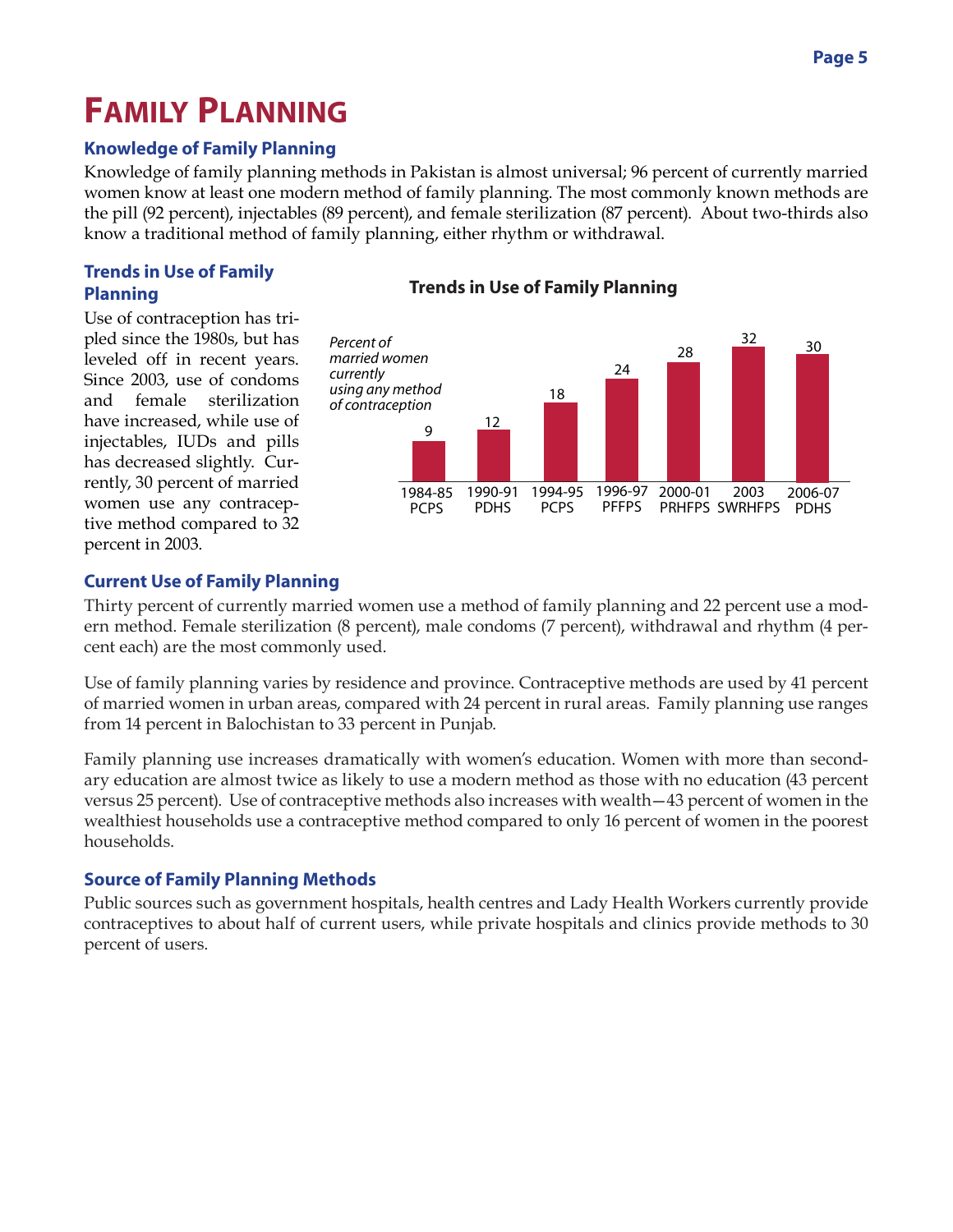## **NEED FOR FAMILY PLANNING**

#### **Intention to Use Family Planning**

Half of non-users intend to use family planning in the future. Among those who do not plan to use family planning, the most common reason is that fertility is "up to God".

#### **Desire to Delay or Stop Childbearing**

More than half (52 percent) of married women want no more children or are already sterilized. Desire to limit childbearing is especially high among women who already have four or more children. Another 20 percent of women want to wait at least two years before having their next child.

#### **Unmet Need for Family Planning**

Unmet need for family planning is defined as the percentage of married women who want to space their next birth or stop childbearing entirely but are not using contraception. The 2006- 07 PDHS reveals that 25 percent of married women have an unmet need for family planning—11 percent for spacing and 14 percent for limiting. Unmet need ranges from 23 percent in Punjab to 31 percent in Balochistan. Unmet need is highest among those with little or no education, and among those in the poorest households. Unmet need has increased slightly since 2003.



#### **Missed Opportunities**

About 45 percent of women have been exposed to a family planning message through the radio (11 percent) or on television (41 percent) in the month prior to the survey. Urban, educated, and wealthier women are more likely to have heard a message than those in rural areas and those with less education or those in the poorer households. Among those who heard a message, the most common types of messages are about limiting family size, spacing children, and using contraception.

Among all women who are not currently using family planning, only 23 percent were visited by a fieldworker or Lady Health Worker who discussed family planning in the 12 months before the survey.

#### **Informed Choice**

Family planning clients should be informed about the side effects of the method used, what to do if they experience side effects, and told about other methods that could be used. Unfortunately, only one-third of users were informed about possible side effects of their method, and only 38 percent were informed about other methods that could be used.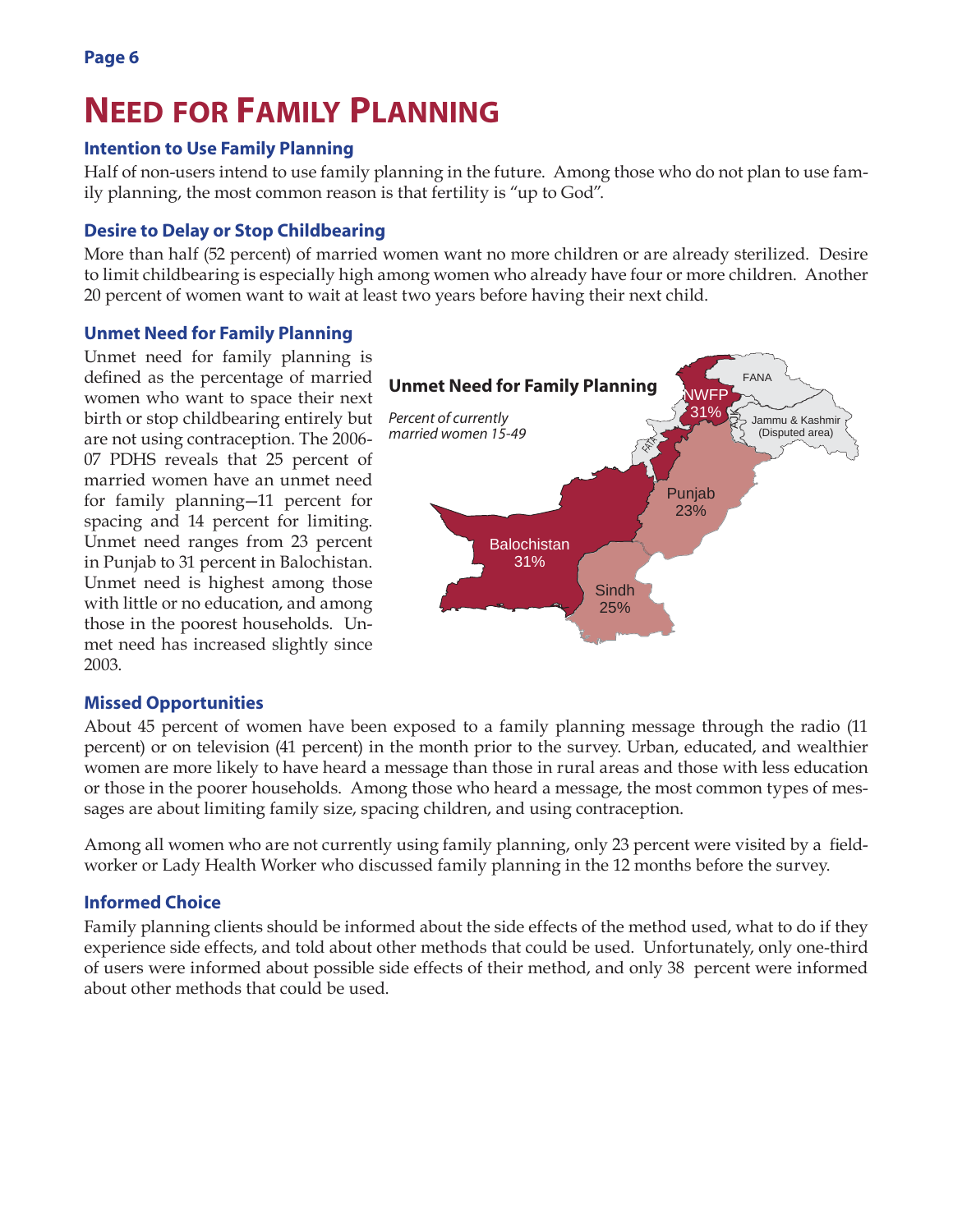### **INFANT AND CHILD MORTALITY**

#### **Levels and Trends**

Childhood mortality has decreased in the past 20 years but has remained relatively stable since 2003. Currently, one in every 11 children in Pakistan dies before his or her fifth birthday.

The infant mortality rate for the five years before the survey (2002-2006) is 78 deaths per 1,000 live births and the under-five mortality rate is 94 deaths per 1,000 live births.



Mortality rates are higher in rural than urban areas. Under-five

mortality in the major cities, for example, is only 69 deaths per 1,000 live births compared to 100 deaths per 1,000 live births in rural areas. Child mortality is lowest among those whose mothers have more education and among those in the wealthier households.

#### **Birth Intervals**

Spacing children at least 36 months apart reduces risk of infant death. In Pakistan, the average birth interval is 29 months. Infants born less than two years after a previous birth have particularly high infant mortality rates (101 deaths per 1,000 live births compared to only 52 deaths per 1,000 live births for infants born three years after the previous birth). One-third of infants in Pakistan are born less than two years after a previous birth.



#### **Childhood Mortality by Previous Birth Interval**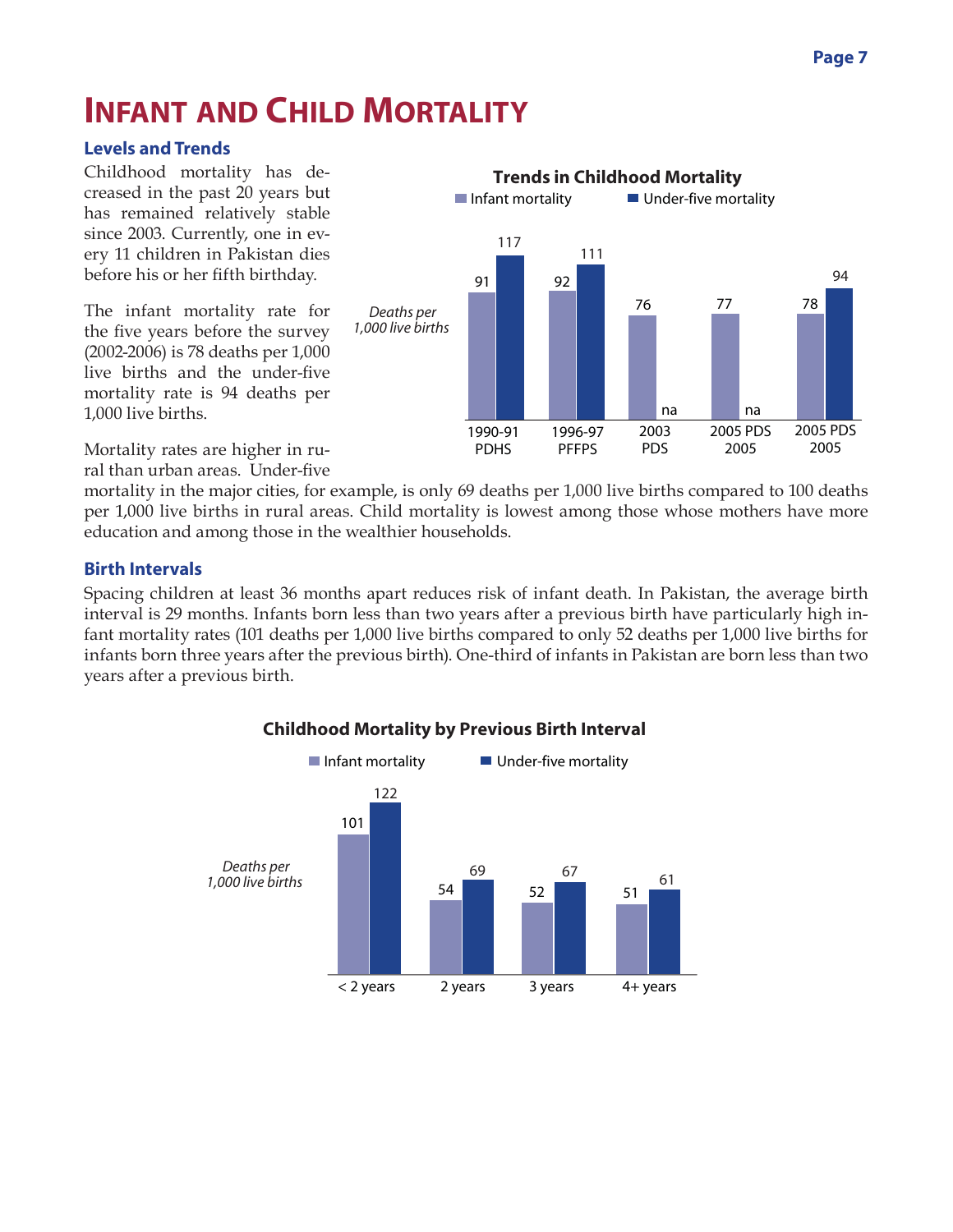### **CHILD HEALTH**

#### **Vaccination Coverage**

According to the 2006-07 PDHS, 47 percent of Pakistani children age 12–23 months had received all recommended vaccines— one dose of BCG, three doses each of DPT and polio, and one dose of measles. More than 80 percent of children received BCG and the three Polio vaccines, while fewer received the subsequent doses of DPT, Hepatitis B and Measles. Six percent of children had not received any of the recommended vaccines.

Boys are more likely to be fully vaccinated than girls—50 percent of boys have received all the recommended vaccinations compared to only 44 percent of girls. Vaccination coverage is higher in urban areas than rural areas (54 versus 44 percent). There is marked variation in vaccination coverage by province, ranging from only 35 percent fully vaccinated in Balochistan to 53 percent in Punjab. As expected, coverage increases with mother's education and household wealth.

#### **Vaccination Coverage by Education**



#### **Childhood Illnesses**

In the two weeks before the survey, 14 percent of children under five had symptoms of an acute respiratory infection (ARI) and 31 percent had a fever. Among these children, about two-thirds were taken to a health provider and half were given an antibiotic. As expected, children in urban areas, those with the most educated mothers, and those in the wealthiest households were most likely to be taken to a health provider for treatment.

During the two weeks before the survey, 22 percent of Pakistani children under five had diarrhoea. The rate was highest (20 percent) among children 6-11 months old. Fifty-five percent of children with diarrhoea were taken to a health provider. Children with diarrhoea should drink more fluids, particularly through oral rehydration salts (ORS). In the two weeks before the survey, 41 percent of children with diarrhoea were treated with ORS or pre-packaged liquids. One in five children with diarrhoea was offered increased fluids. More than half (55 percent) of children with diarrhoea were treated with some type of oral rehydration therapy or increased fluids. Many children, however, went without any treatment (21 percent).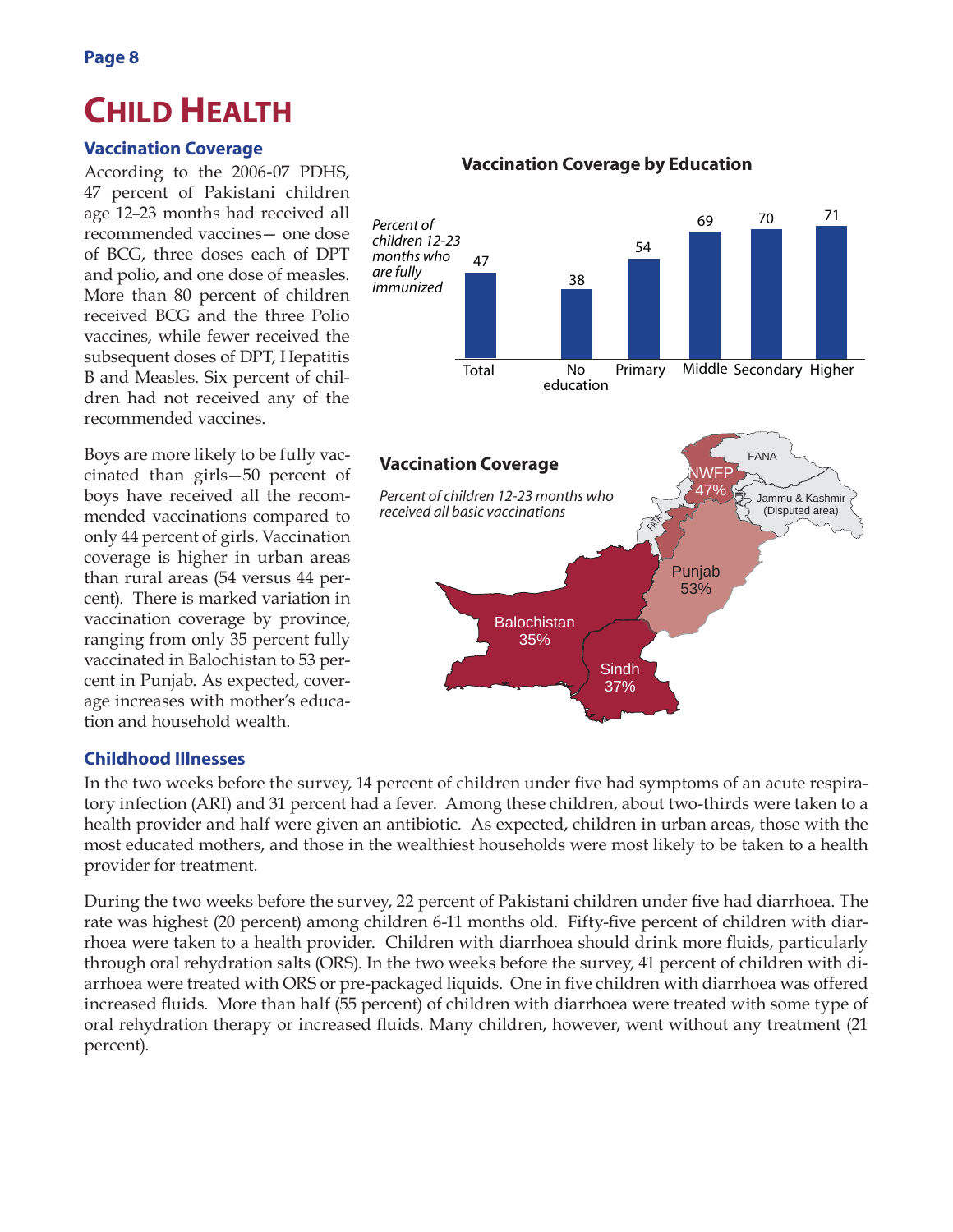# **FEEDING PRACTICES OF CHILDREN**

#### **Breastfeeding and the Introduction of Complementary Foods**

Breastfeeding is very common in Pakistan, with 94 percent of children ever breastfed. Although 70 percent of children start breastfeeding within one day of birth, 65 percent also receive a prelacteal feed.

WHO recommends that children receive nothing but breastmilk (exclusive breastfeeding) for the first six months of life. More than one-third (37 percent) of children under six months of age are being exclusively breastfed. On average, children breastfeed until the age of 19 months, but exclusively breastfeed for less than one month.

Complementary foods should be introduced when a child is six months old to reduce the risk of malnutrition. In Pakistan, only 36 percent of children ages 6–9 months are eating complementary foods.



(c) 2005 Khalid Mahmood Raja, Courtesy of Photoshare

#### **Micronutrient Intake: Vitamin A, Iron, and Calcium**

Micronutrients are essential vitamins and minerals required for good health.

Vitamin A, which prevents blindness and infection, is particularly important for children and new mothers. Sixty percent of children age 6–59 months received a vitamin A supplement in the six months prior to the survey. Only 20 percent of women received a vitamin A dose postpartum.

Pregnant women should take iron tablets or syrup for at least 90 days during pregnancy to prevent anemia and other complications. Only 16 percent of women took iron tablets or syrup for at least 90 days during their last pregnancy. More than half took no iron tablets at all.

Pregnant women should also take calcium tablets during pregnancy. More than half took no calcium, while only 15 percent took calcium during on 90 or more days during their last pregnancy.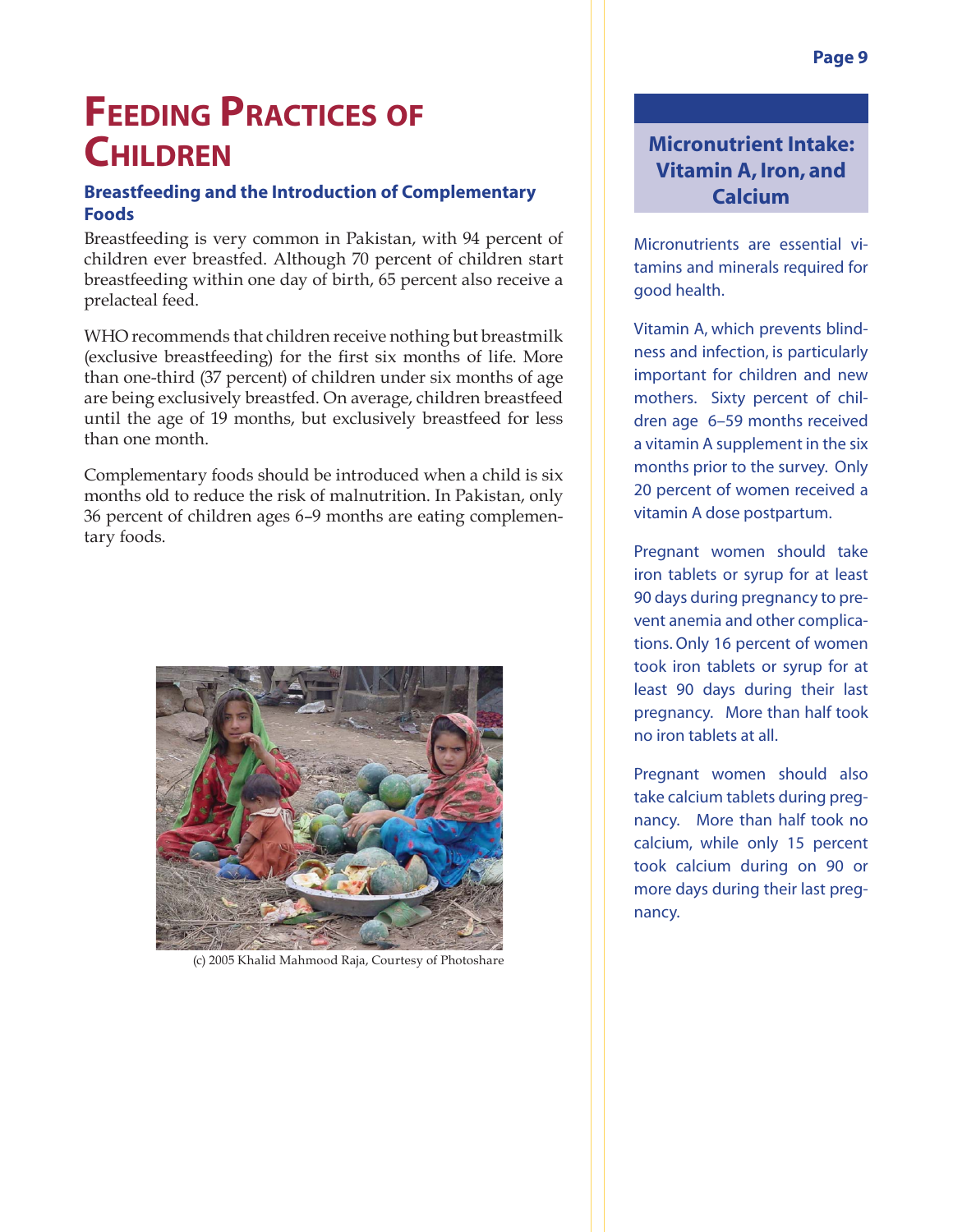# **MATERNAL HEALTH**

#### **Prenatal Care**

Three out of five Pakistani women receive some prenatal care from a medical professional, most commonly from a doctor (56 percent). Only one-third of women had a prenatal care visit by their fourth month of pregnancy, as recommended. Even among those who receive prenatal care, many important components are often missing. According to the 2006-07 PDHS, only 25 percent of women were informed of signs of pregnancy complications during prenatal care. Only 43 percent took iron tablets or syrup. Blood pressure was measured in 80 percent of women, but less than half of women who received prenatal care were weighed, or had a urine or blood sample taken. Two-thirds, however, received an ultrasound. Sixty percent of births were protected against neonatal tetanus.

Prenatal care is highest among women with higher levels of education, those living in the wealthiest households, and those in urban areas. Seventy percent of women in Sindh receive prenatal care compared to only 41 percent in Balochistan.

Thirty-five percent of women received no prenatal care at all. The most common reason for not getting prenatal care was because women believed it was not necessary (73 percent); 30 percent cited cost as the primary deterrent.

#### **Delivery and Postnatal Care**

One-third of Pakistan's births occur in health facilities—11 percent in the public sector and 23 percent in private sector facilities. Two-thirds of births occur at home. Home births are more common in rural areas (74 percent) than urban areas (43 percent). One third of home births used a safe delivery kit, but the majority (79 percent) used an unboiled threat to tie the cord and 28 percent used scissors to cut the cord.

Thirty-nine percent of births are assisted by a skilled provider (doctor, nurse/midwife, or Lady Health Visitor). Half are assisted by a DAI or Traditional Birth Attendant.

Postnatal care helps prevent complications after childbirth. Less than half of women (43 percent) had a postnatal checkup. Only 27 percent, however, had a check up within 4 hours of birth, as recommended.

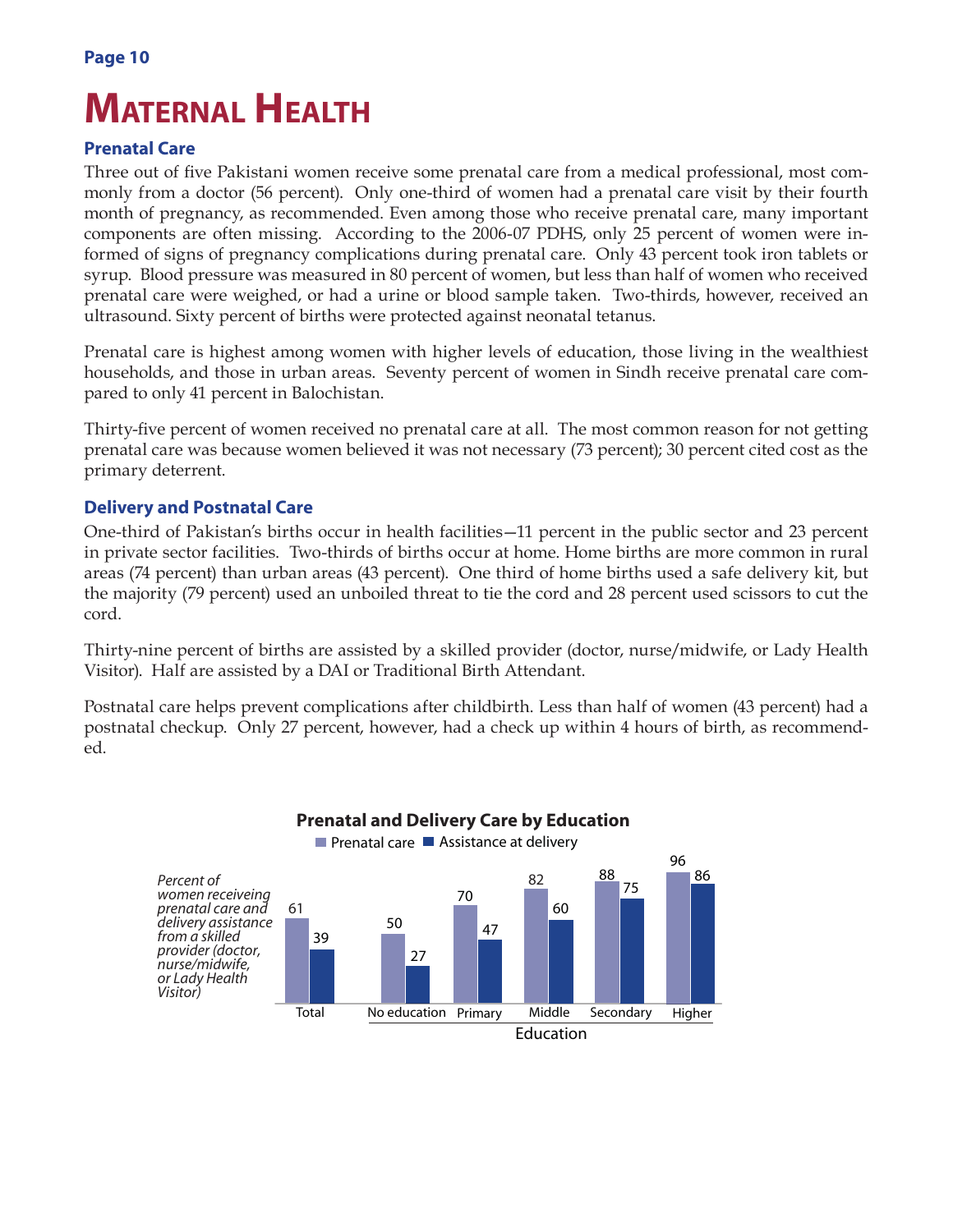# **MATERNAL MORTALITY**

The 2006-07 Pakistan DHS included a verbal autopsy—a further interview of close family members to understand the causes of deaths among women age 12-49 since January 2003. Over 1,000 adult female deaths were identified during the household questionnaires.

The 2006-07 PDHS indicates that 20 percent of female deaths are attributed to maternal causes (complications of pregnancy, childbirth, and the six weeks post childbirth). More than one-third of deaths to women age 25-29 were due to maternal causes. Maternal deaths are more common in rural areas than in urban areas (22 versus 14 percent of adult women deaths). Maternal deaths vary dramatically by region. In Punjab, only 16 percent of adult women deaths were due to complications of pregnancy, childbirth and the 6 weeks postpartum compared to 35 percent in Balochistan.

The maternal mortality ratio is 276 deaths per 100,000 live births which means that approximately one in every 89 women in Pakistan will die of maternal causes during her lifetime. The maternal mortality ratio is almost twice as high in rural than urban areas (319 versus 175), and is highest in Balochistan (785) compared to only 227 in Punjab.

The most common direct causes of maternal deaths are postpartum haemorrhage (27 percent), puerperal sepsis (14 percent), and eclampsia/toxemia of pregnancy (10 percent). An additional 13 percent of maternal deaths are due to indirect causes, such as hepatitis, cancer, and gastrointestinal disorders.



(c) 2007 Farah Riaz, Courtesy of Photoshare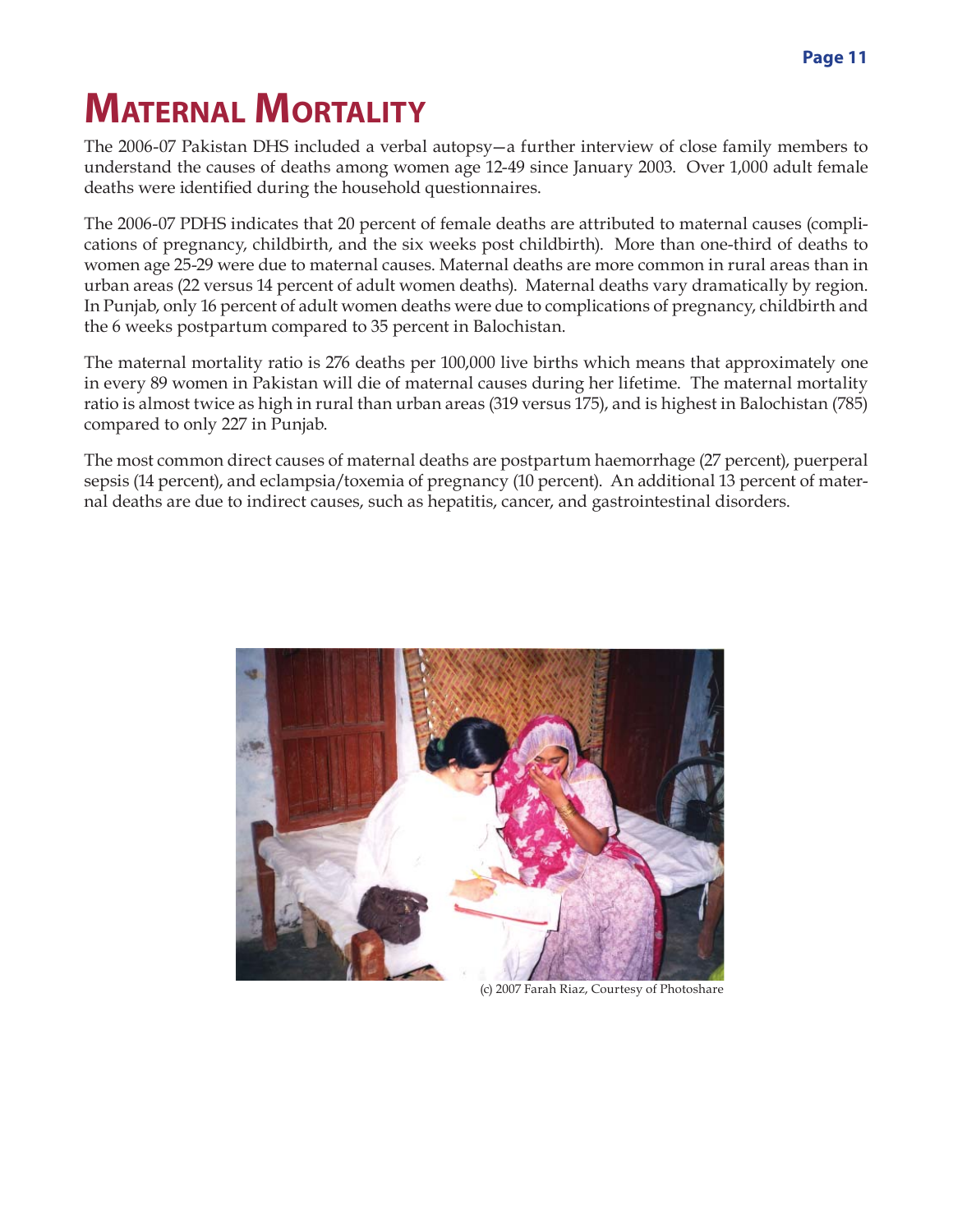#### **Page 12**

### **HIV/AIDS KNOWLEDGE AND ATTITUDES**

#### **Knowledge**

Less than half of ever-married women (44 percent) have heard of AIDS. Knowledge of AIDS is lowest in Balochistan, where only 24 percent have heard of AIDS. Few women know the major HIV prevention methods. Only 20 percent know that HIV can be prevented by using condoms, 31 percent know that it can be prevented by having sex with only one uninfected partner, and 24 percent know that abstaining from sexual intercourse will prevent AIDS transmission. Prevention knowledge is twice as high in urban areas as in rural areas, and increases dramatically with women's education. Half of women with higher education, for example, know that using condoms and limiting sex to one uninfected partner prevents HIV, compared to only 8 percent of women with no education. Prevention knowledge is highest in Punjab and lowest in Balochistan.



(c) 1999 FPLM/JSI, Courtesy of Photoshare **partner** 

Only about one quarter of women know that HIV can be transmitted by breastfeeding.

There are many myths about HIV/AIDS in Pakistan. Only 18 percent of ever-married women know that AIDS cannot be transmitted by mosquito bites, and only 28 percent know that a healthy-looking person can have the AIDS virus. Less than one in four women know that they will not get AIDS by sharing food with someone who has AIDS.

#### **Medical Injections**

More than half of ever-married women received a medical injection in the year before the survey. Women receive an average of more than five medical injections per year. Safe injection practices are essential to prevent the transmission of blood-borne diseases, like HIV. In most cases (86 percent), women reported that the syringe and needle used for their last injection were taken from a new, unopened package.

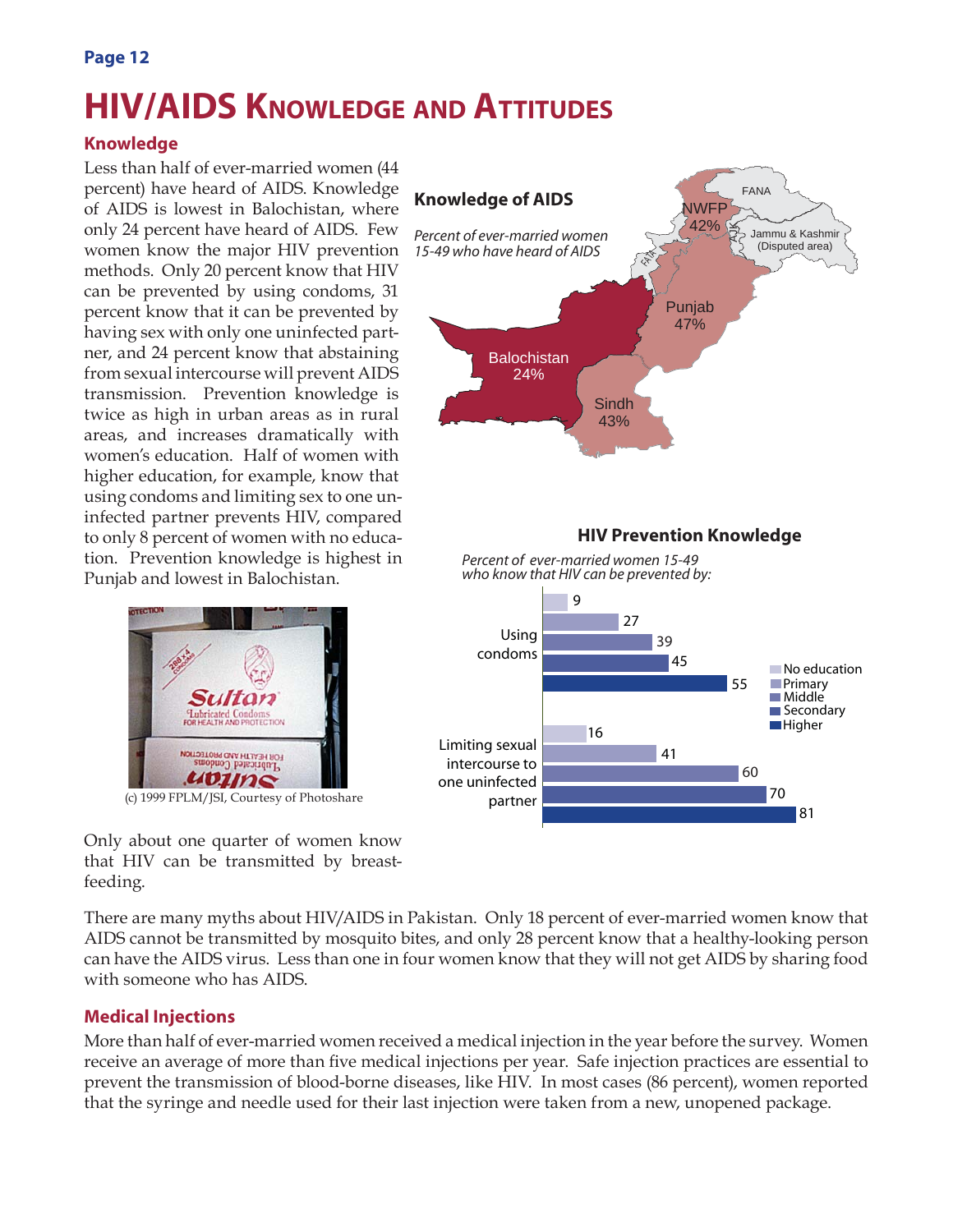### **MALARIA**

#### **Ownership and Use of Bednets**

Overall, 6 percent of households have at least one mosquito net. Almost no households have an insecticide-treated net (ITN). Ownership of nets varies by province, 16 percent of households owning a net in Sindh and Balochistan compared to only 3 percent of households in Punjab and NWFP. Use of nets is quite low. Only 2 percent of children under five and 2 percent of pregnant women slept under a net the night before the survey.

Most households do not do anything to repel or avoid mosquitoes. Fifteen percent use mosquito coils and 23 percent use mats.

#### **Management of Malaria in Children**

In the two weeks before the survey, 31 percent of children under age five had fever, the primary symptom of malaria. Of these

children, 3 percent took an antimalarial drug. SP/Fansidar was the most commonly used antimalarial drug.

#### **Antimalarial Drug Use During Pregnancy**

Malaria during pregnancy contributes to low birth weight, infant mortality and other complications. Nineteen percent of pregnant women suffered from malaria during their last pregnancy. Malaria during pregnancy was most common in Sindh (27 percent) and Balochistan (30 percent). Most of these women received treatment.

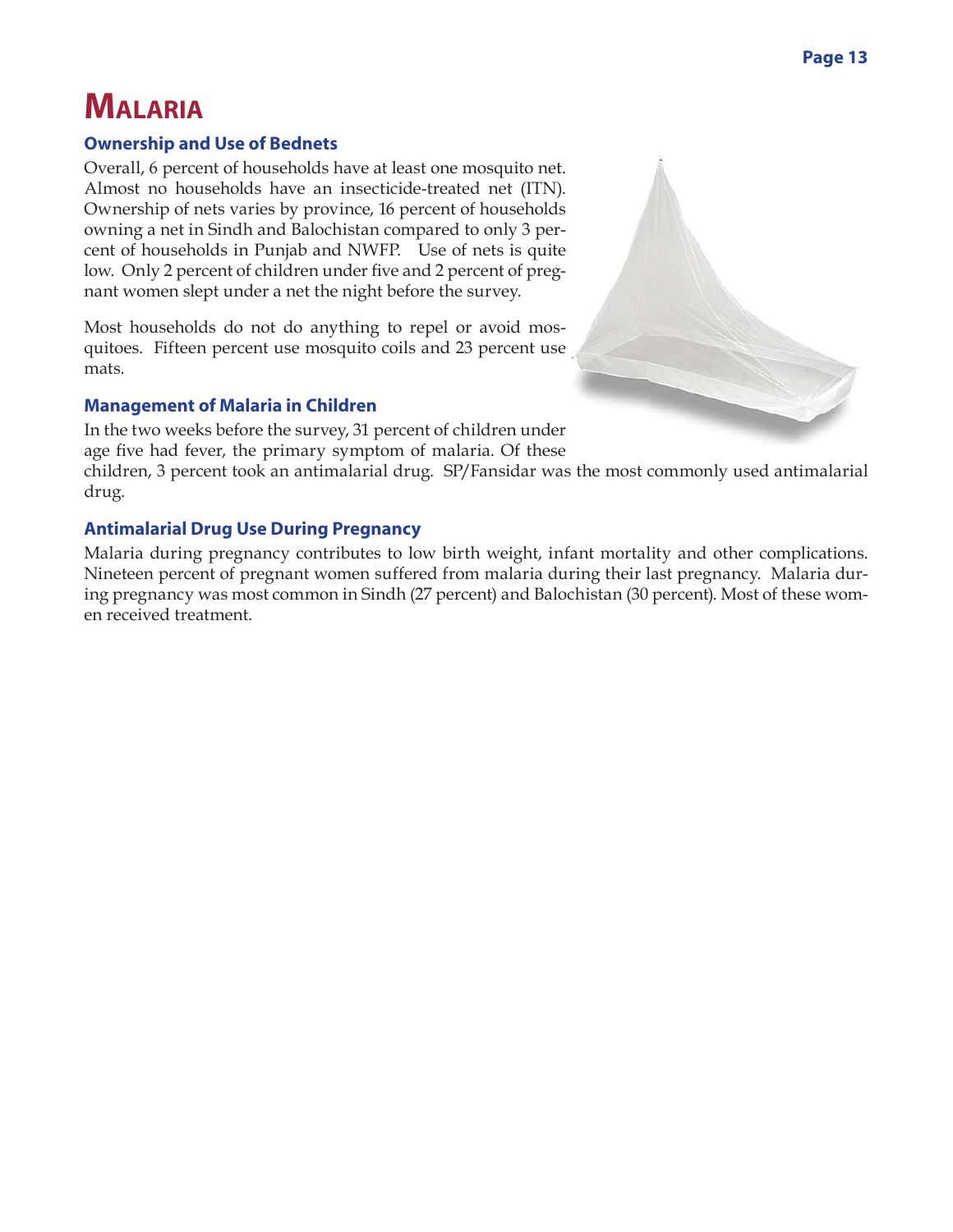### **KEY INDICATORS**

| <b>Fertility</b>                                                                                                                                | <b>Total</b>   |
|-------------------------------------------------------------------------------------------------------------------------------------------------|----------------|
| Total fertility rate                                                                                                                            | 4.1            |
| Women age 15-19 who are mothers or now pregnant (%)                                                                                             | 9              |
| Median age at first marriage for women age 25-49 (years)                                                                                        | 19.1           |
| Median age at first birth for women age 25-49 (years)                                                                                           | 21.8           |
| Married women (age 15-49) wanting no more children (%)                                                                                          | 52             |
| <b>Family Planning</b>                                                                                                                          |                |
| Current use of any method of contraception (currently married women 15-49) (%)                                                                  | 30             |
| Current use of any modern method of contraception (currently married women 15-49) (%)                                                           | 22             |
| Currently married women with an unmet need for family planning <sup>1</sup> (%)                                                                 | 25             |
| <b>Maternal and Child Health</b>                                                                                                                |                |
| <b>Maternity care</b>                                                                                                                           |                |
| Women giving birth who received prenatal care from a skilled provider <sup>2</sup> (%)                                                          | 61             |
| Births assisted by a skilled provider <sup>2</sup> (%)                                                                                          | 39             |
| Births delivered in a health facility (%)                                                                                                       | 34             |
| <b>Child immunization</b>                                                                                                                       |                |
| Children 12-23 months fully vaccinated <sup>3</sup> (%)<br><b>Nutrition</b>                                                                     | 47             |
|                                                                                                                                                 |                |
| Median duration of any breastfeeding (months)                                                                                                   | 19<br>0.9      |
| Median duration of exclusive breastfeeding (months)<br>Children 6-59 months who received vitamin A supplement in 6 months before the survey (%) | 60             |
| Women who received vitamin A dose postpartum (women with a child born in the 5 years before the survey) (%)                                     | 20             |
| Women who took iron tablets or syrup for at least 90 days (women with a child born in the 5 years before the                                    |                |
| survey) (%)                                                                                                                                     | 16             |
| <b>Mortality</b>                                                                                                                                |                |
| Childhood Mortality: Number of deaths per 1,000 births (Figures are for the ten-year period before the survey, except                           |                |
| for the national rate, in italics, which represents the five-year period before the survey)                                                     |                |
| Infant mortality (between birth and first birthday)<br>Under-five mortality (between birth and fifth birthday)                                  | 78<br>94       |
| Maternal Mortality (deaths per 100,000, based on 36 months before survey)                                                                       | 276            |
|                                                                                                                                                 |                |
| <b>Malaria</b>                                                                                                                                  |                |
| Households with at least one mosquito net (%)                                                                                                   | 6              |
| Children $<$ 5 who slept under a mosquito net the night before the survey (%)                                                                   | $\overline{2}$ |
| <b>AIDS-related Knowledge</b>                                                                                                                   |                |
| Has heard of AIDS (ever-married women 15-49) (%)                                                                                                | 44             |
| Knows ways to avoid AIDS:                                                                                                                       |                |
| -Limiting sex to one uninfected partner (ever-married women 15-49) (%)<br>-Using condoms (ever-married women 15-49) (%)                         | 31<br>20       |
| Knows HIV can be transmitted by breastfeeding (ever-married women 15-49) (%)                                                                    | 28             |
|                                                                                                                                                 |                |

1 Currently married women who do not want any more children or want to wait at least 2 years before their next birth but are not currently using a method of family planning. <sup>2</sup> Skilled provider includes doctor, nurse, midwife, or Lady Health Visitor. <sup>3</sup> Fully vaccinated includes BCG, measles, and three doses each of DPT and polio